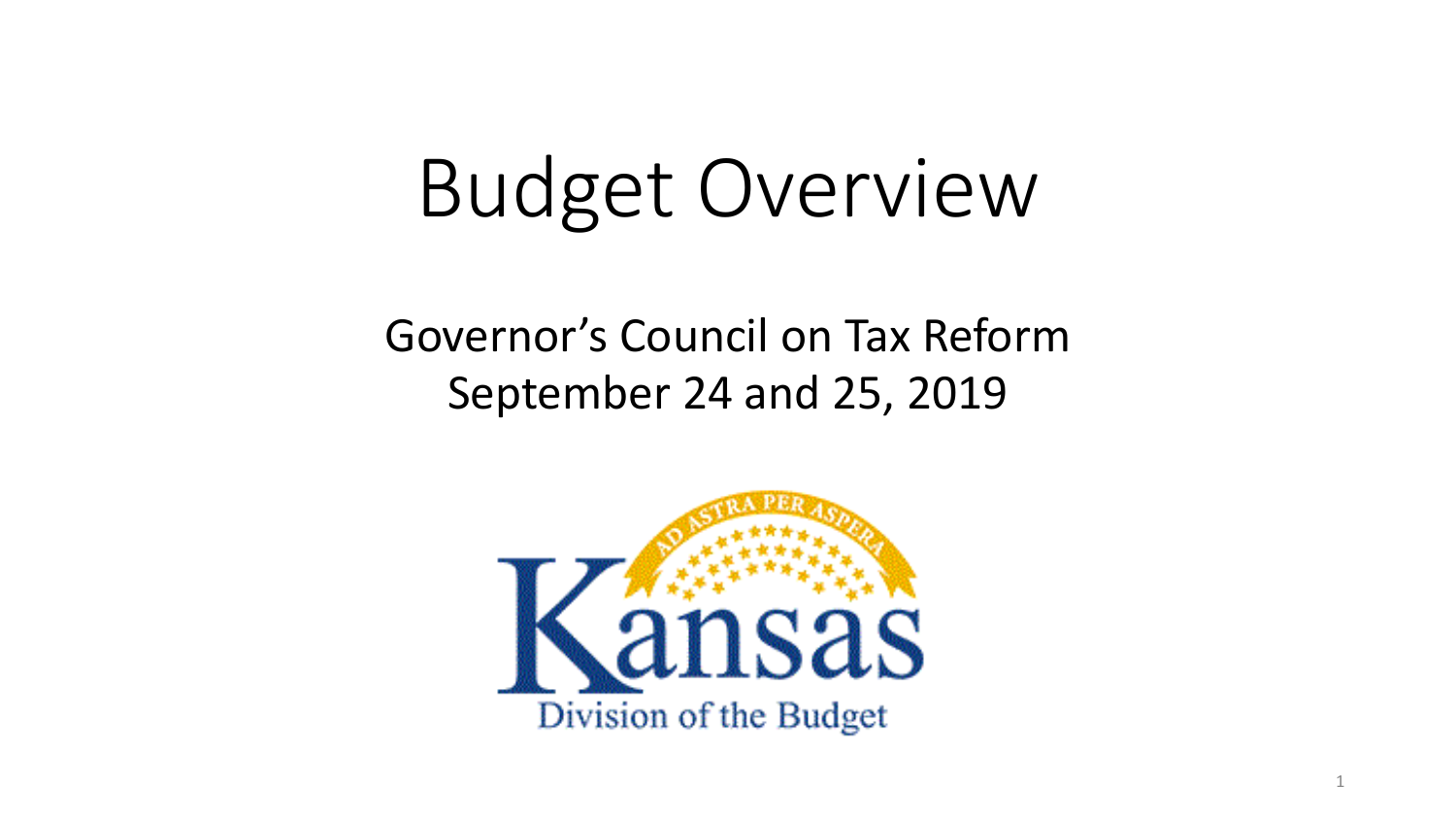|                                                     | <b>Outlook for the State General Fund</b> |                           |                          |               |               |                          |               |             |
|-----------------------------------------------------|-------------------------------------------|---------------------------|--------------------------|---------------|---------------|--------------------------|---------------|-------------|
|                                                     |                                           | (Dollars in Millions)     |                          |               |               |                          |               |             |
|                                                     | FY 2019                                   |                           | FY 2020                  | FY 2021       |               | FY 2022                  |               | FY 2023     |
|                                                     | Actual                                    |                           | Approved                 | Estimate      |               | Estimate                 |               | Estimate    |
| <b>Beginning Balance</b>                            | \$<br>761.7                               | $\sqrt{\ }$               | 1,105.1                  | \$<br>677.1   | $\mathcal{S}$ | 301.6                    | $\mathcal{S}$ | (14.1)      |
| Prior year released encumbrances                    | \$<br>7.8                                 |                           |                          |               |               |                          |               |             |
| <b>Revenues</b>                                     |                                           |                           |                          |               |               |                          |               |             |
| Taxes <sup>1</sup>                                  | 7,471.3                                   |                           | 7,494.0                  | 7,629.9       |               | 7,774.9                  |               | 7,922.6     |
| Interest                                            | 48.9                                      |                           | 54.0                     | 55.0          |               | 55.0                     |               | 55.0        |
| <b>Agency Earnings</b>                              | 50.5                                      |                           | 51.3                     | 51.3          |               | 51.3                     |               | 51.3        |
| Job Creation Program Fund <sup>2</sup>              |                                           |                           |                          |               |               | 33.5                     |               | 33.5        |
| Transfers:                                          |                                           |                           |                          |               |               |                          |               |             |
| School Capital Improvement Aid                      | (202.1)                                   |                           | (215.0)                  | (230.0)       |               | (241.5)                  |               | (253.6)     |
| $K$ DOT <sup>3</sup>                                | 243.1                                     |                           | 231.8                    | 158.7         |               | 79.3                     |               |             |
| <b>PMIB Bridge Funding</b>                          | (52.9)                                    |                           | (132.2)                  | (132.2)       |               | $\overline{\phantom{m}}$ |               |             |
| Local Government <sup>4</sup>                       | $- -$                                     |                           | $\overline{\phantom{m}}$ | $-$           |               | 146.1                    |               | 146.1       |
| <b>All Other Transfers</b>                          | (190.5)                                   |                           | (52.2)                   | (3.6)         |               | (109.1)                  |               | (109.1)     |
| <b>Total Revenues</b>                               | 7,368.4                                   |                           | 7,431.7                  | \$<br>7,529.1 | \$            | 7,789.5                  | \$            | 7,845.8     |
| <b>Total Available</b>                              | \$<br>8,138.0                             | $\boldsymbol{\mathsf{S}}$ | 8,536.8                  | \$<br>8,206.2 | \$            | 8,091.1                  | \$            | 7,831.7     |
| <b>Expenditures</b>                                 |                                           |                           |                          |               |               |                          |               |             |
| Expenditures                                        | 7,032.8                                   |                           | 7,749.6                  | 7,732.6       |               | 7,904.5                  |               | 8,105.2     |
| Reappropriations                                    |                                           |                           | 110.2                    |               |               |                          |               |             |
| Human Services Caseloads                            |                                           |                           |                          | 50.9          |               | 80.0                     |               | 85.0        |
| K-12 Current School Finance Law <sup>5</sup>        |                                           |                           | $-$                      | 101.1         |               | 103.4                    |               | 106.2       |
| K-12--KPERS-School Out-Years Estimates <sup>6</sup> |                                           |                           |                          | 19.9          |               | 17.3                     |               | 17.8        |
| <b>Total Expenditures</b>                           | \$<br>7,032.8                             | \$                        | 7,859.8                  | \$<br>7,904.5 | \$            | 8,105.2                  | \$            | 8,314.2     |
| <b>Ending Balance</b>                               | \$<br>1,105.1                             | \$                        | 677.1                    | \$<br>301.6   |               | (\$14.1)                 |               | $(\$482.5)$ |
| As Percentage of Expenditures                       | 15.7%                                     |                           | 8.6%                     | 3.8%          |               | $(0.2\%)$                |               | $(5.8\%)$   |

2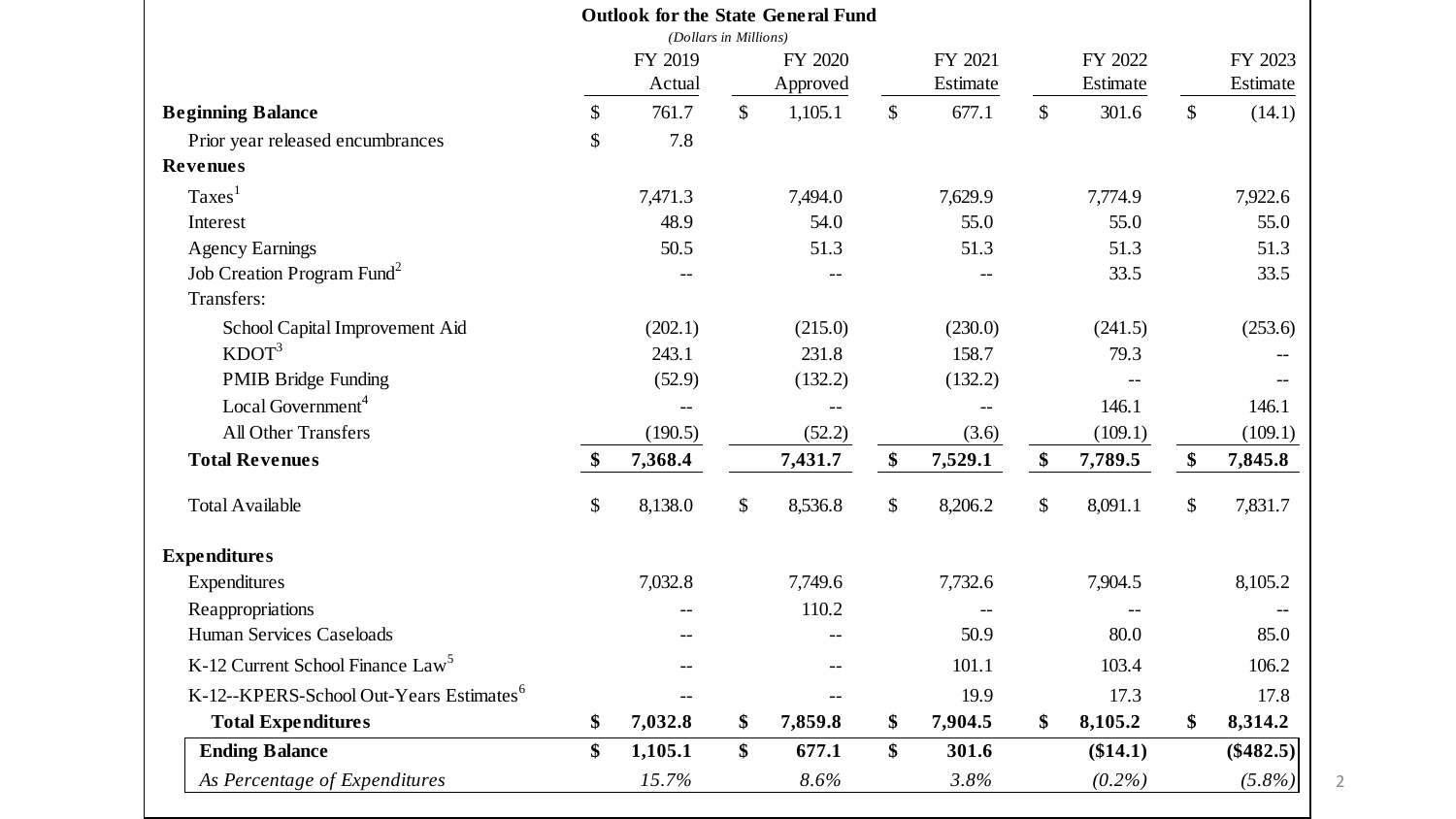### Expenditures: K-12 Current School Finance Law

K-12 Education: **56.0%** of total State General Fund (SGF) budget in FY 2020.

#### **2019 Senate Bill 16**

- Implements school finance changes and policy requirements.
- Kansas Supreme Court
	- SB 16 substantially complies with prior mandates.
	- Will retain jurisdiction to ensure plan is fully implemented.
- Base State Aid for Student Excellence (BASE): state aid per pupil
	- Increase from **\$4,436** in FY 2020 to **\$4,846** in FY 2023.

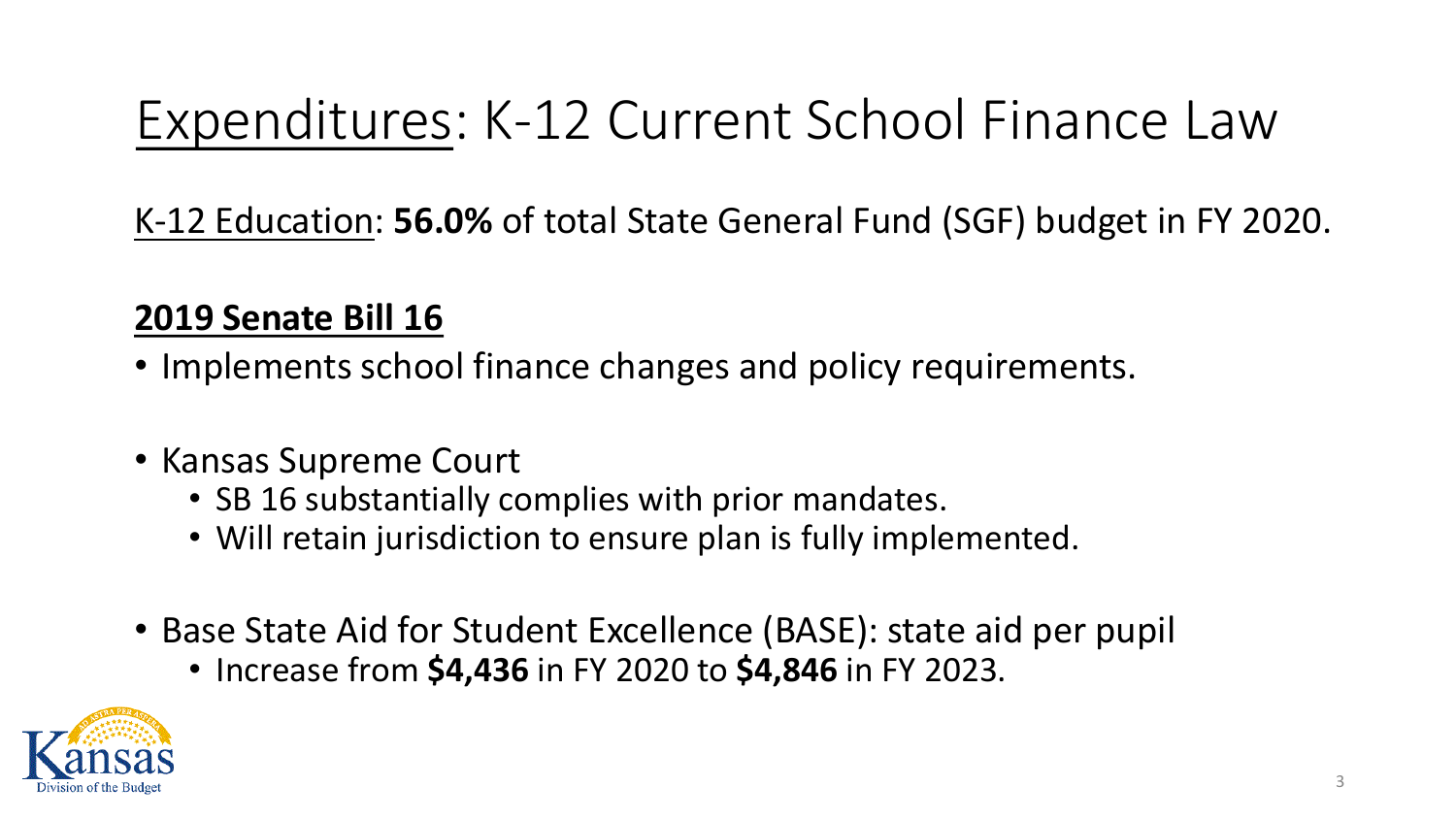### Expenditures: K-12 KPERS School

#### **KPERS School**

- Largest source of SGF expenditures for state pension obligations.
	- FY 2020: \$583.4 million
	- FY 2023: \$638.4 million
- KPERS Employer Contribution Rates
	- FY 2020: 14.41%
	- Decrease slightly by FY 2022 then increase to about 16% by FY 2026.

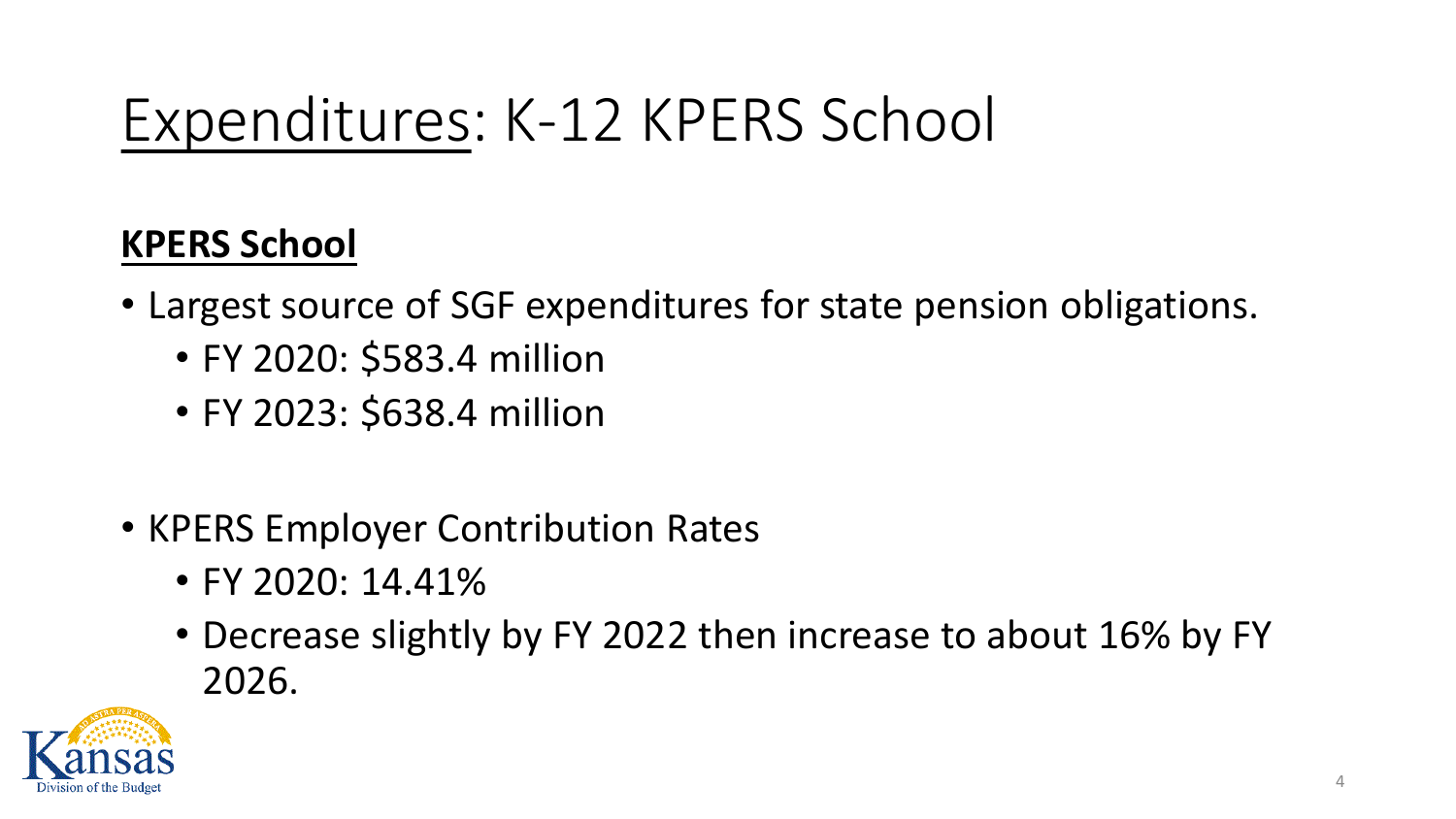# Expenditures: Human Services Caseloads

- Required spending for state and federal social service programs.
	- **16.4%** of FY 2020 SGF budget.

#### **Notable Trends**

- Increases to the number of children in the foster care system.
	- Resources added to FY 2020 budget to reverse trend.
- Increasing KanCare member enrollment.
- Increasing payments to managed care organizations for growth in member and cost trends.

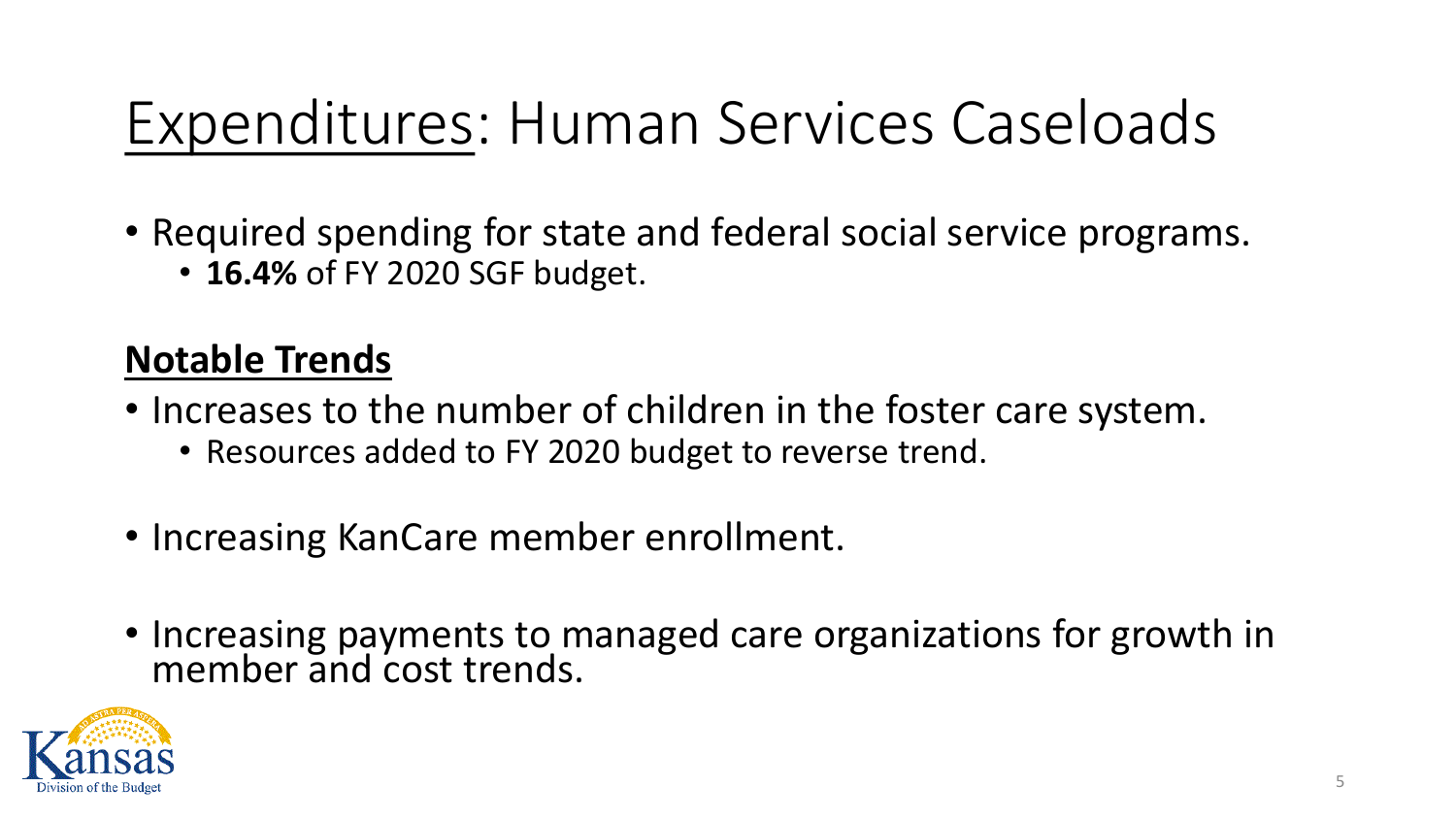# Expenditures: Other Key Expenditures

#### Higher Education (**10.8%** of FY 2020 SGF budget)

• Continued calls for SGF for student aid programs and to offset tuition costs.

#### Public Safety (**6%** of FY 2020 SGF budget)

• Prison Population: **FY 2019:** 10,044; **FY 2023:** 10,729

### General Government: (**3%** of FY 2020 SGF budget)

- Debt Service: \$134.7 million SGF FY 2020
- Gradual decrease assuming no additional borrowing.

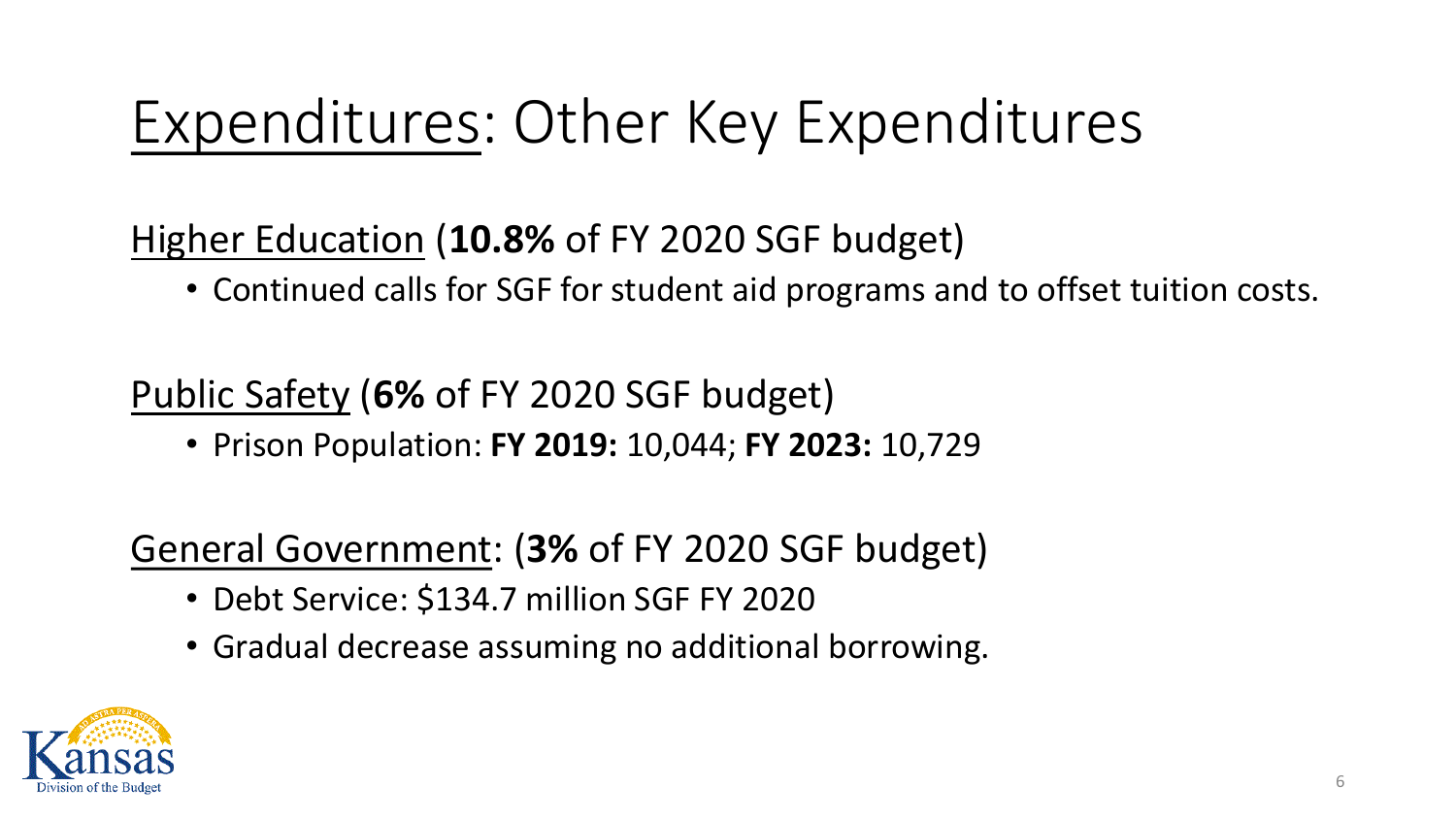### Revenues: Other Sources

**Interest:** interest earnings from management and investment of available cash.

**Agency Earnings:** earnings by agencies from various penalties.

**Job Creation Program Fund:** used to promote job creation and economic development.

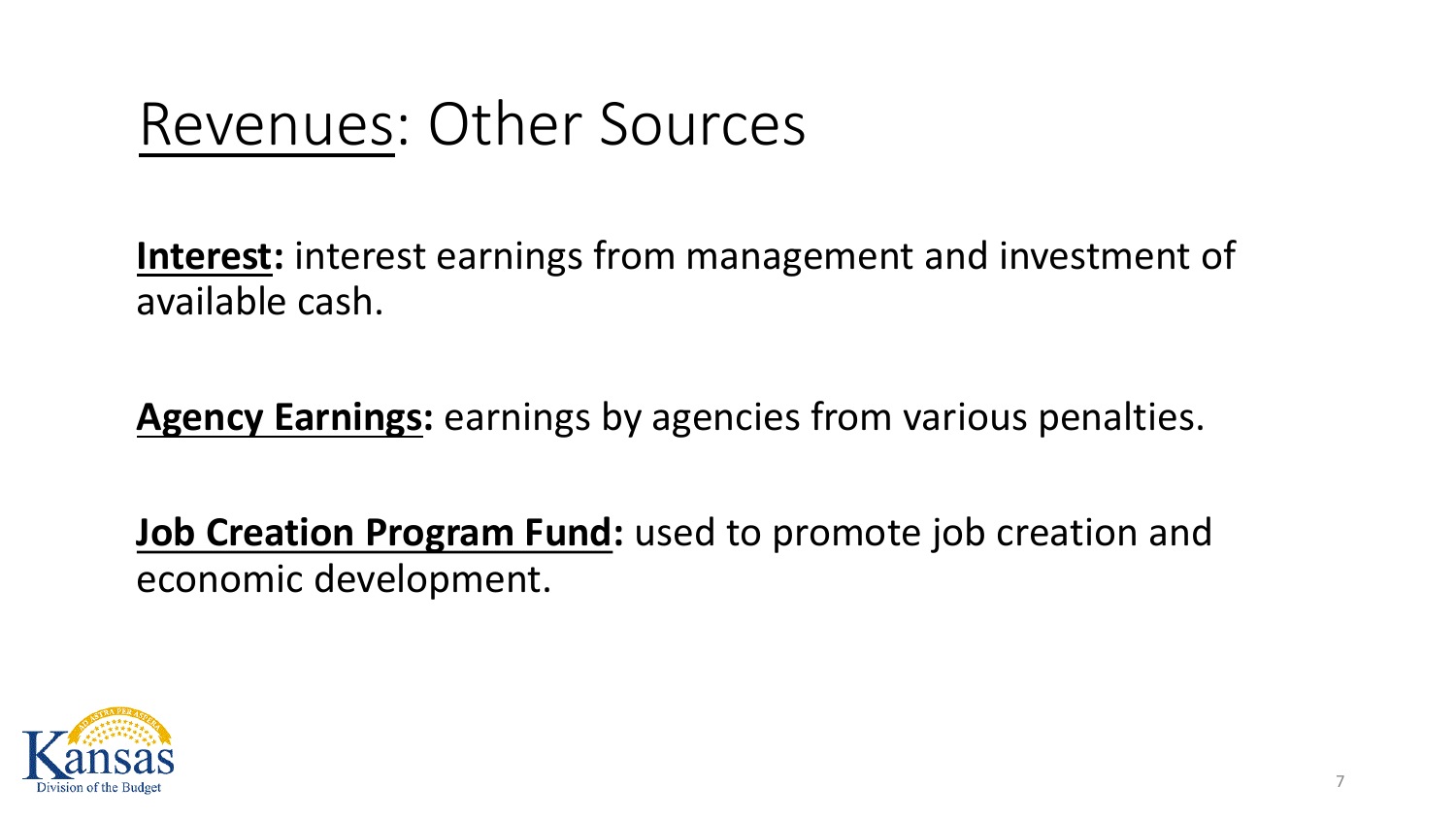# Revenues: Other Sources

**Transfers**: funds transferred in and out of the State General Fund.

- School Capital Improvement Aid: school district bond and interest payments.
- KDOT: State Highway Fund
- Local Government
	- Property tax relief: Local Ad Valorem Tax Reduction Fund (LAVTRF); County & City Revenue Sharing Fund (CCRSF)
	- City and county roads: Special City County Highway Fund (SCCHF)

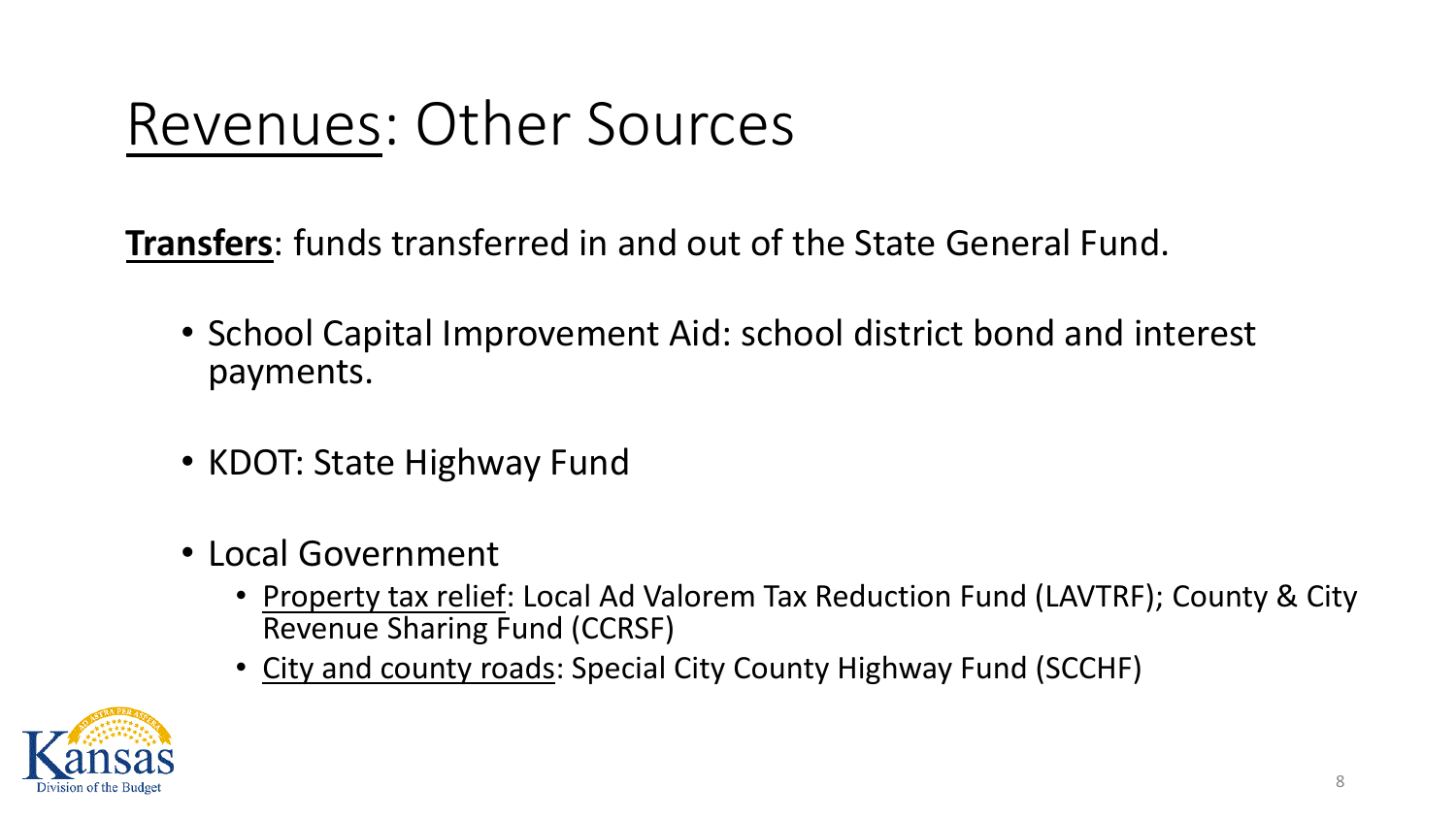### Budget Resources

- Division of the Budget: <https://budget.kansas.gov/>
	- Governor's Budget Reports
	- Comparison Reports
	- Monthly SGF receipts reports
- Kansas Legislative Research Department:

<http://www.kslegresearch.org/KLRD-web/Policy.html>

- Appropriations reports
- Fiscal Facts
- Summaries of Legislation
- Briefing Books
- Tax Facts & monthly SGF receipts reports